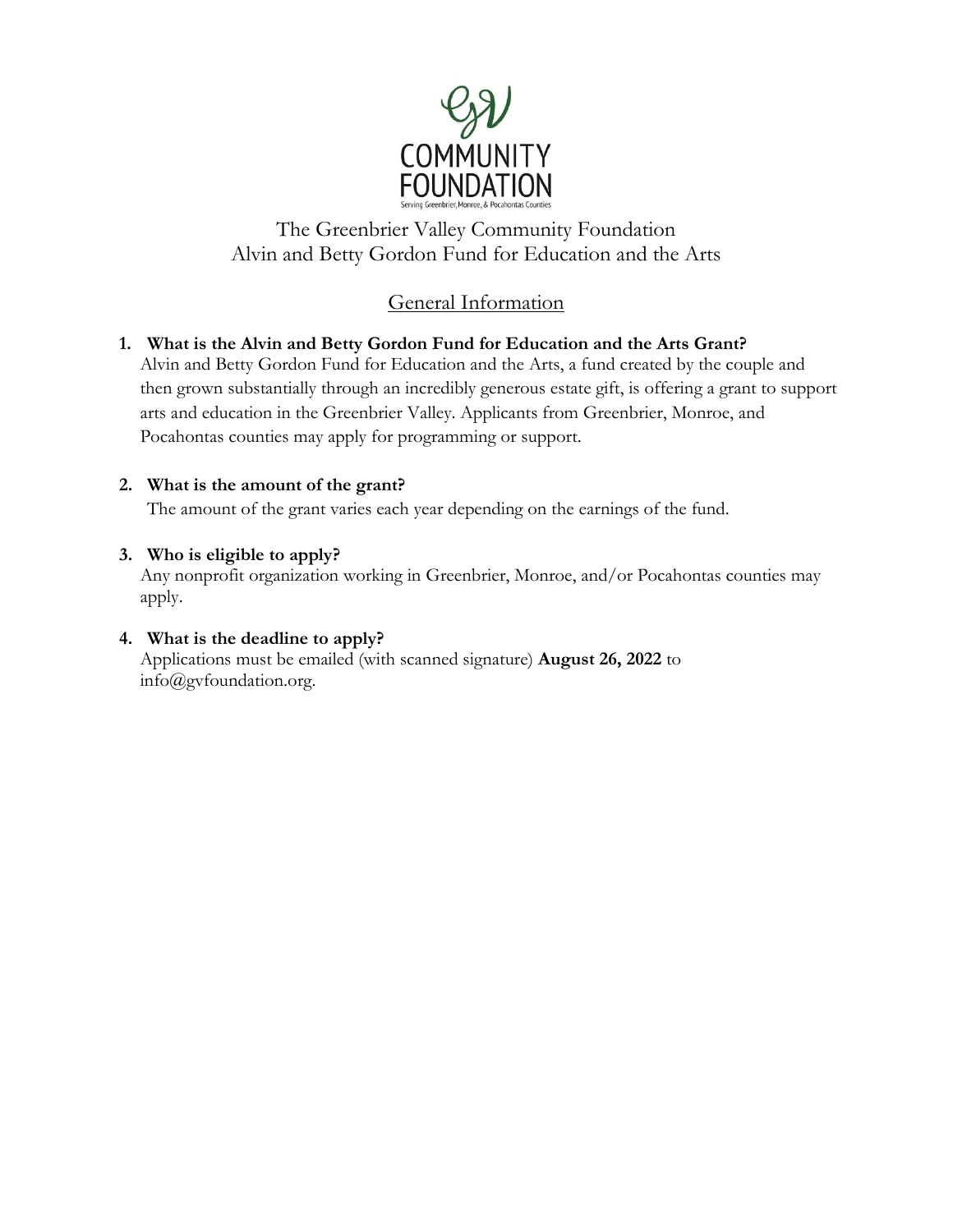

### **GREENBRIER VALLEY COMMUNITY FOUNDATION**

*Alvin and Betty Gordon Fund for Education and the Arts*

*Grant Application Application Deadline:* **August 26, 2022**

#### GENERAL INFORMATION

|                                                                       | Name of Nonprofit Organization: |
|-----------------------------------------------------------------------|---------------------------------|
|                                                                       |                                 |
|                                                                       |                                 |
| Amount of this Request: \$ ______________ (May not exceed \$2,000.00) |                                 |

Below or on **one** separate page, please provide a brief history of your organization including date founded, and mission as well as area and number of people served.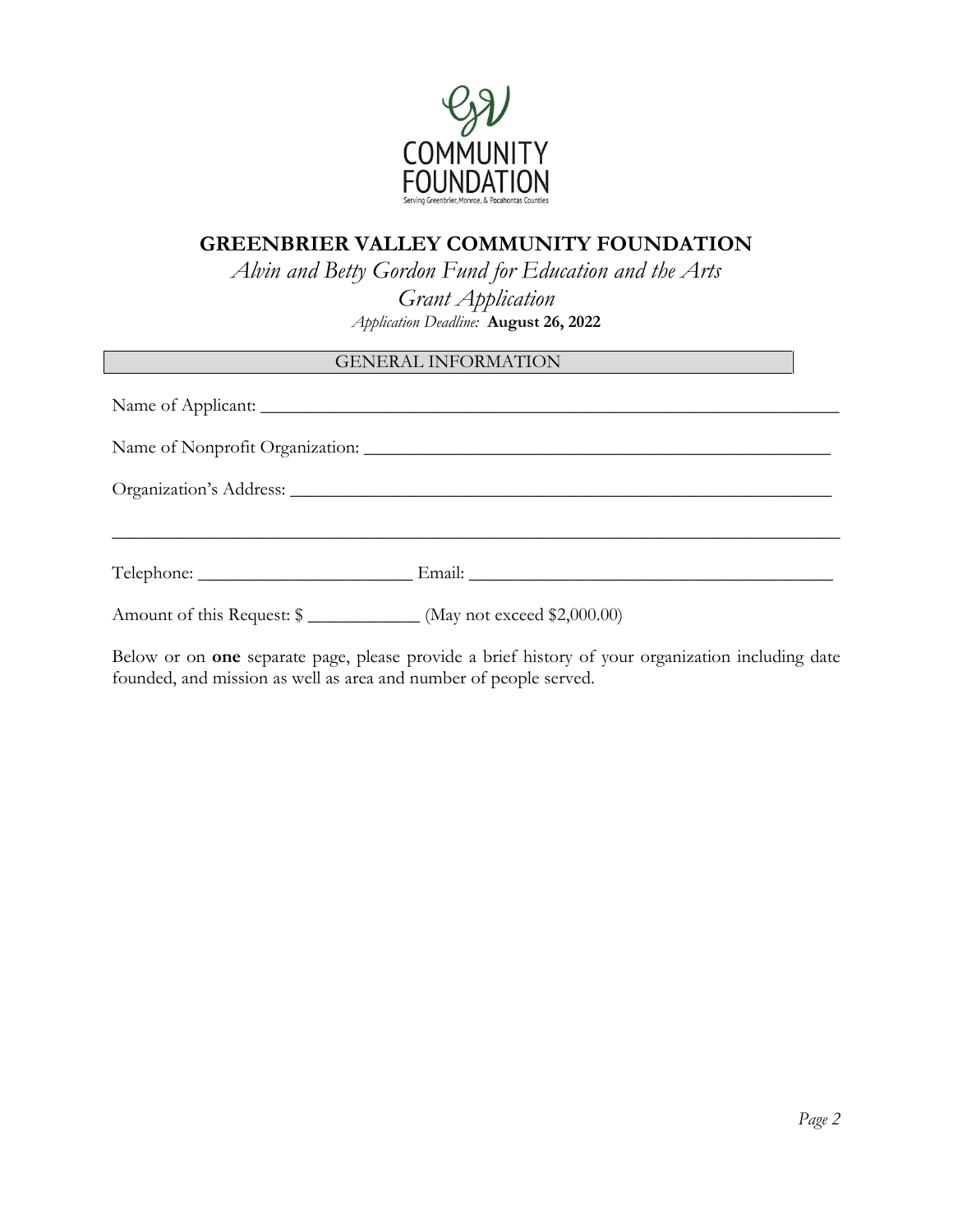Below or on **one** separate page, please describe how you plan to use the grant to enrich the arts community in the Greenbrier Valley including the approximate number of residents who will benefit from this grant.

Below or on **one** separate page, please provide a budget for the program expenses including any materials and supplies to be purchased.